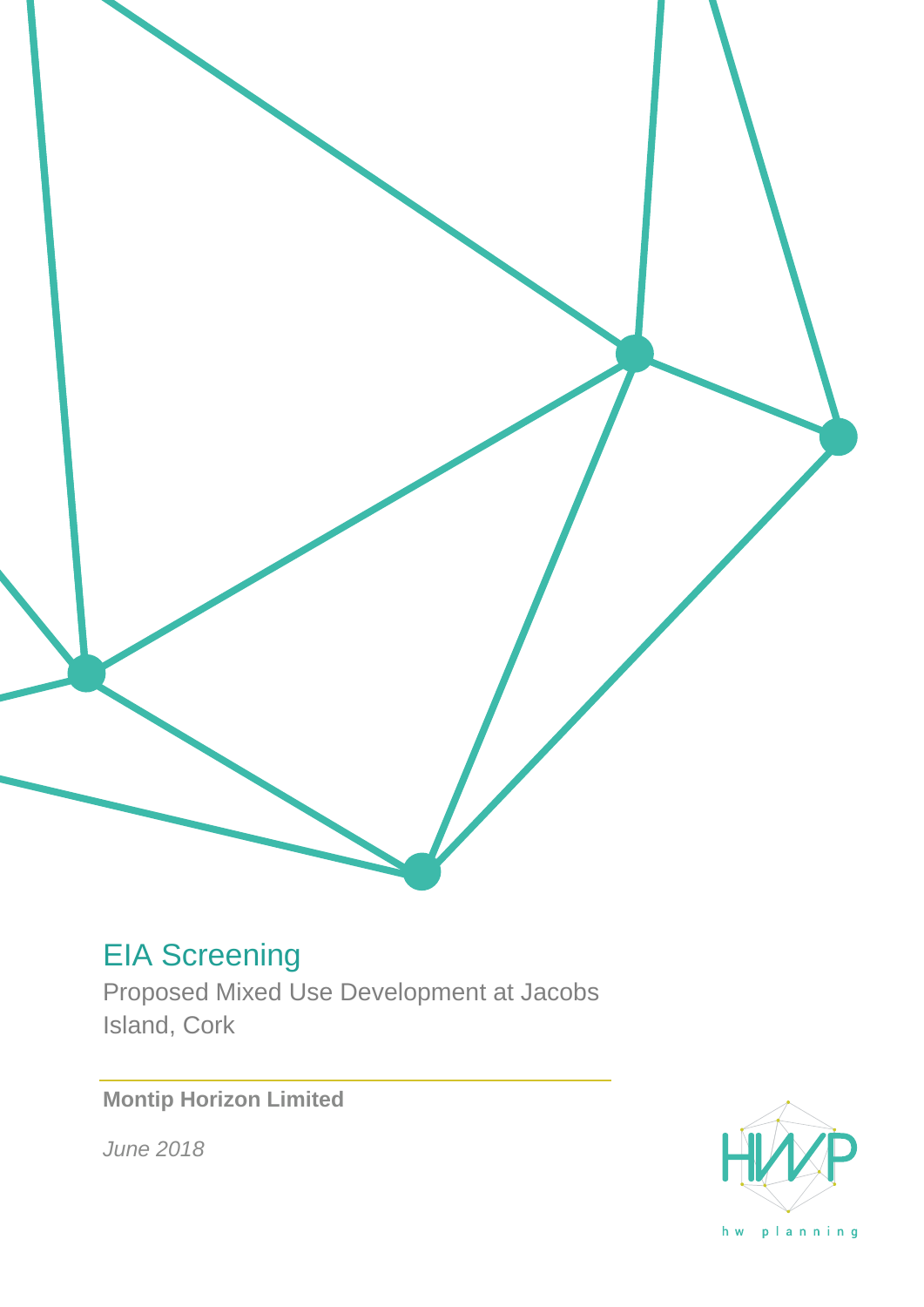

### **1. Introduction**

This Environmental Impact Assessment Screening has been prepared to determine whether the preparation of an Environmental Impact Assessment Report (EIAR) is required for a proposed residential development at Jacob's Island, Mahon, Cork.

The EIA process is iterative in nature and this statement has been prepared pursuant to the Section 5 (5) statement of possible environmental effects which was produced at the pre-application consultation stage for Strategic Housing Developments (SHD).

This statement should be read in conjunction with other application documents including the Statement of Consistency, Appropriate Assessment Screening and Outline Construction and Environmental Management Plan.

## **2. Background**

Environmental Impact Assessment (EIA) is a procedure under the terms of European Directives on the assessment of the effects of certain public and private projects on the environment. In accordance with the provisions of Part X of the Planning and Development Act 2000 (as amended), an EIA shall be carried out in respect of an application for development which is specified in Schedule 5 of the Planning and Development Regulations 2001 (as amended) [the Regulations]. A mandatory EIA is required for developments which fall within the remit of Schedule 5.

In addition, a 'sub-threshold' EIA may be required, if the Planning Authority determines that the development would be likely to have significant effects on the environment. Schedule 7 of the Regulations, details the criteria for determining whether a development would, or would not be likely to have significant effects on the environment considering the characteristics of the proposed development, its location and characteristics of potential impacts.

Having regard to the above, the first step in the EIA process is to undertake a screening exercise to determine whether or not EIA is required for a particular project. This report considers same relative to European best practice guidance on such matters.

Article 4(4) of the Directive 2014/52/EU introduces a new Annex IIA to be used in the case of screening determinations. Annex IIA of Directive 2014/52/EU requires that the following information be provided by a developer in respect of projects listed in Annex II:

*"1. A description of the project, including in particular:*

- *a) a description of the physical characteristics of the whole project and, where relevant, of demolition works;*
- *b) a description of the location of the project, with particular regard to the environmental sensitivity of geographical areas likely to be affected;*

*2. A description of the aspects of the environment likely to be significantly affected by the project.*

*3. A description of any likely significant effects, to the extent of the information available on such effects, of the project on the environment resulting from:*

*a) the expected residues and emissions and the production of waste, where relevant;*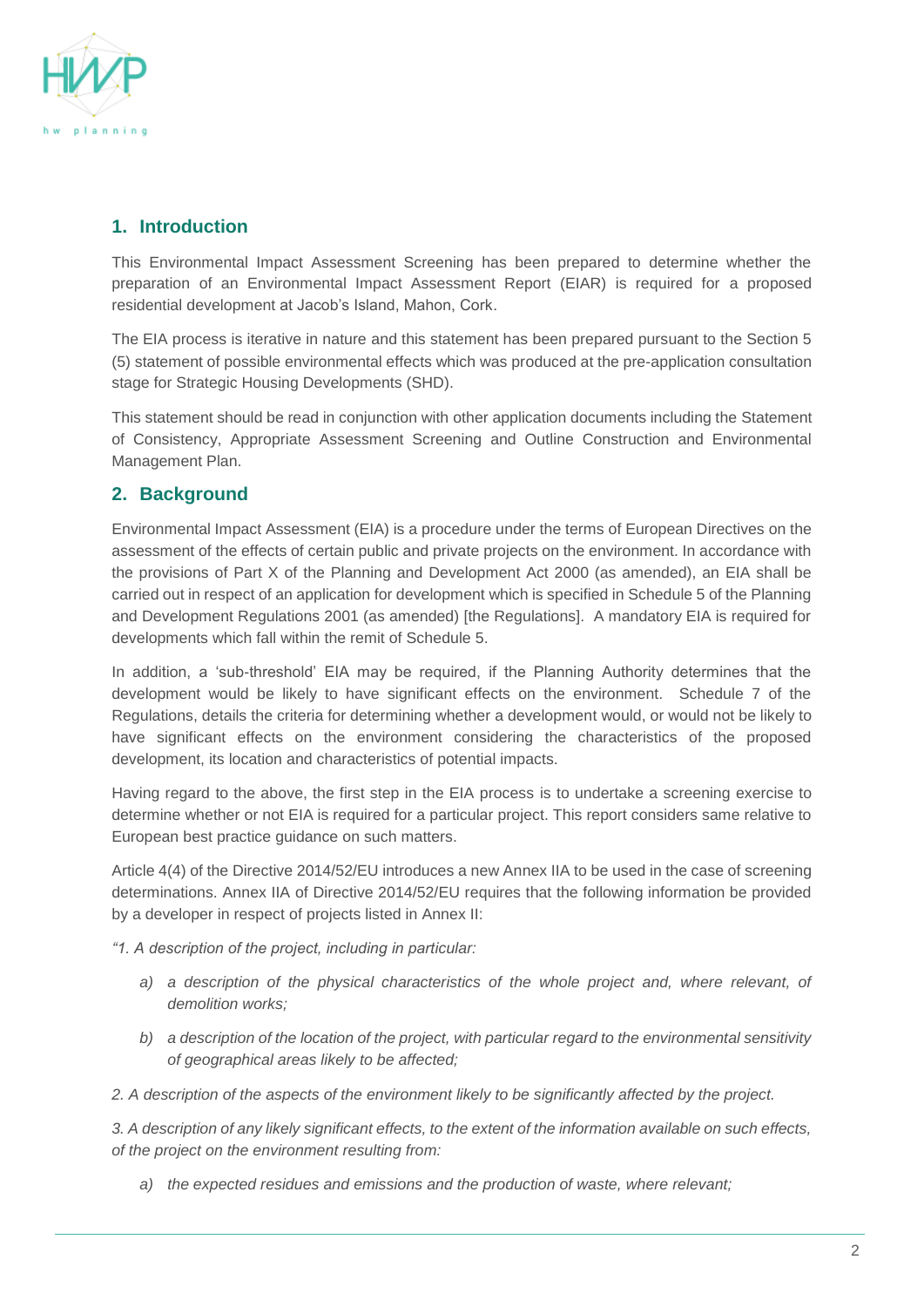

- *b) the use of natural resources, in particular soil, land, water and biodiversity.*
- *3. The criteria of Annex III shall be taken into account, where relevant, when compiling the information in accordance with points 1 to 3".*

### **3. Project Details**

**Characteristics of the Proposed Development**

The proposed development includes the following:

- **•** The construction of 413 no. apartments contained within 6 blocks ranging from 6 to 25 stories;
- Neighbourhood centre consisting of 3 no. ground floor retail units and a creche;
- Landscaped communal open spaces, 3 no. additional access points to the adjacent Lough Mahon walkway / cycleway, car parking & covered bicycle parking spaces;
- Upgrades to a section of the Mahon Link Road (R852) to the North of the N40 interchange, to incorporate a dedicated bus and cycle lane.

#### **Description of Location of Project**

The proposed development is in Jacobs Island, Mahon, one of the key identified growth centres in Metropolitan Cork. Based on a review of CSO Small Area Population Statistics, Jacobs Island currently has a resident population of 732 persons. The site is irregular in shape and is zoned for mixed-use development. The site is strategically located between the N40, South Ring Road of Cork city, and the bank to Lough Mahon. The site itself is 3.43 ha in area and is relatively flat in nature. It is not located in any delineated flood zones as defined in the Mahon Local Area Plan. It does not form part of any designated Natura 2000 site, but the site fronts onto Douglas Estuary and Lough Mahon, which forms part of the Cork Harbour Special Protection Area (SPA). There are no cultural heritage designations within the site and it does not form part of a defined architectural conservation area. It is not located within an Area of High Landscape Value, as defined in the Cork City Development Plan 2015.

**Description of Aspects of the Environment Likely to be significantly affected by the project**

The most significant possible negative effects on the environment, without appropriate mitigation measures in place, are likely to be:

- Population growth resulting in increased demand for waste infrastructure, water supply and impacting potable water quality;
- Potential effects on bird habitat, including run-off, pollution and disturbance of Cork Harbour Special Projection Area:
- Construction and operational traffic contributing to traffic congestion and road safety hazards on the Mahon Interchange and local road network;
- **■** Adverse health and amenity effects arising from noise pollution during construction and operational phases;
- Increased demand on recreation and amenity services.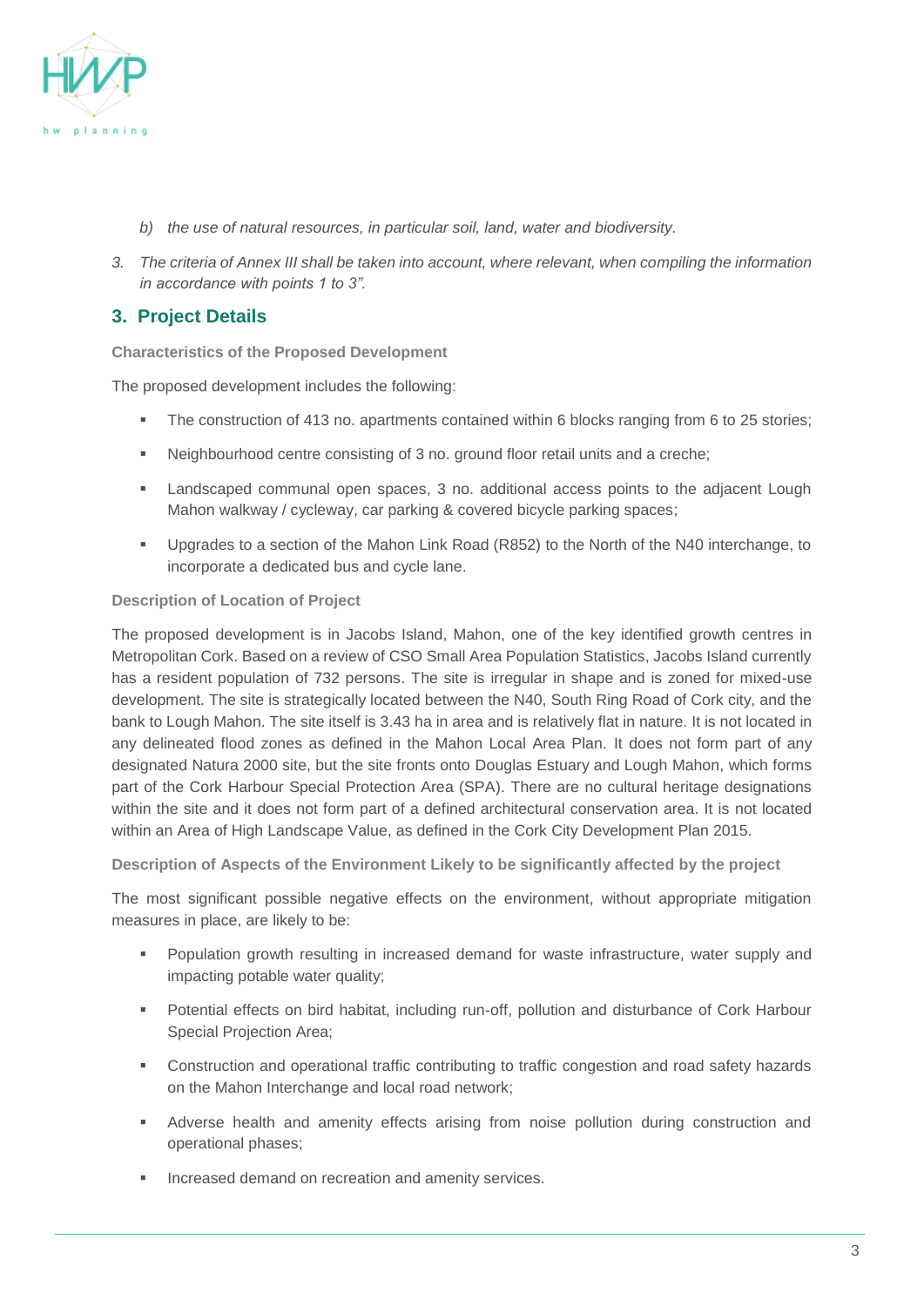

These matters, and others identified as part of the preparation of the Section 5(5) report have been considered in full as part of the design and assessment of the subject proposal, with a range of positive measures produced in response, including:

- Development of suitable water and wastewater treatment infrastructure services;
- Development of an Outline Construction Management Plan to provide for a full suite of standardised construction phase environmental protection measures;
- **•** Provision of high quality landscaping, recreation and amenity services;
- **Provision of road improvements at Mahon Link Road.**

#### **Expected Residues / Emissions / Production of Waste**

It is expected that there will be some normal residues/emissions during the construction stage. Standard dust and noise prevention mitigations measures as per the majority of planning applications of all scales will be employed and monitored. As such, pollution and nuisances are not considered to likely have the potential to cause significant effects on the environment.

There will be some waste produced in the construction of the proposed scheme, but this will be subject to normal controls. It will be disposed of using licensed waste disposal facilities and contractors. The scale of the waste production in conjunction with the use of licensed waste disposal facilities and contractors does not cause concern for likely significant effects on the environment.

During the operational phase, everyday waste and recycling from commercial and residential elements will be disposed of by an approved licensed waste disposal contractor.

There are no significant mitigations measures or methods to be undertaken in order to reduce likely significant effects on the environment in order to complete the proposed scheme. Any mitigations measures to manage noise, dust and/or pollution during the construction and operational phases are subject to standard policies and practices. Please refer to the Outline Construction Management Plan for full details.

#### **Use of Natural Resources – Soil / Land / Water / Biodiversity**

There will be no significant likely effects on the environment in relation to natural resources in the area. The main use of natural resources will be land. The land is located in a suburban area on a generally greenfield site. The scale of natural resources used both in construction and operation is not such that would cause concern in terms of significant likely effects on the environment. The development will not result in high demand for water use.

As outlined in the prepared Appropriate Assessment Screening, the site is not located within either the Cork Harbour SPA or the Great Island Channel SAC, with no potential for direct physical impacts on habitats within these sites. The subject site is located adjacent to the Cork Harbour SPA, however, it is unlikely to cause a significant increase in disturbance impacts on waterbirds due to the existing levels of disturbance from the Mahon walkway and other factors. As documented in the Appropriate Assessment Screening, the special conservation interests of the Cork Harbour SPA are not sensitive to moderate levels of eutrophication. Therefore, potential impacts from wastewater discharge through Carrigrennan Waste Water Treatment Plant can be screened out. The Appropriate Assessment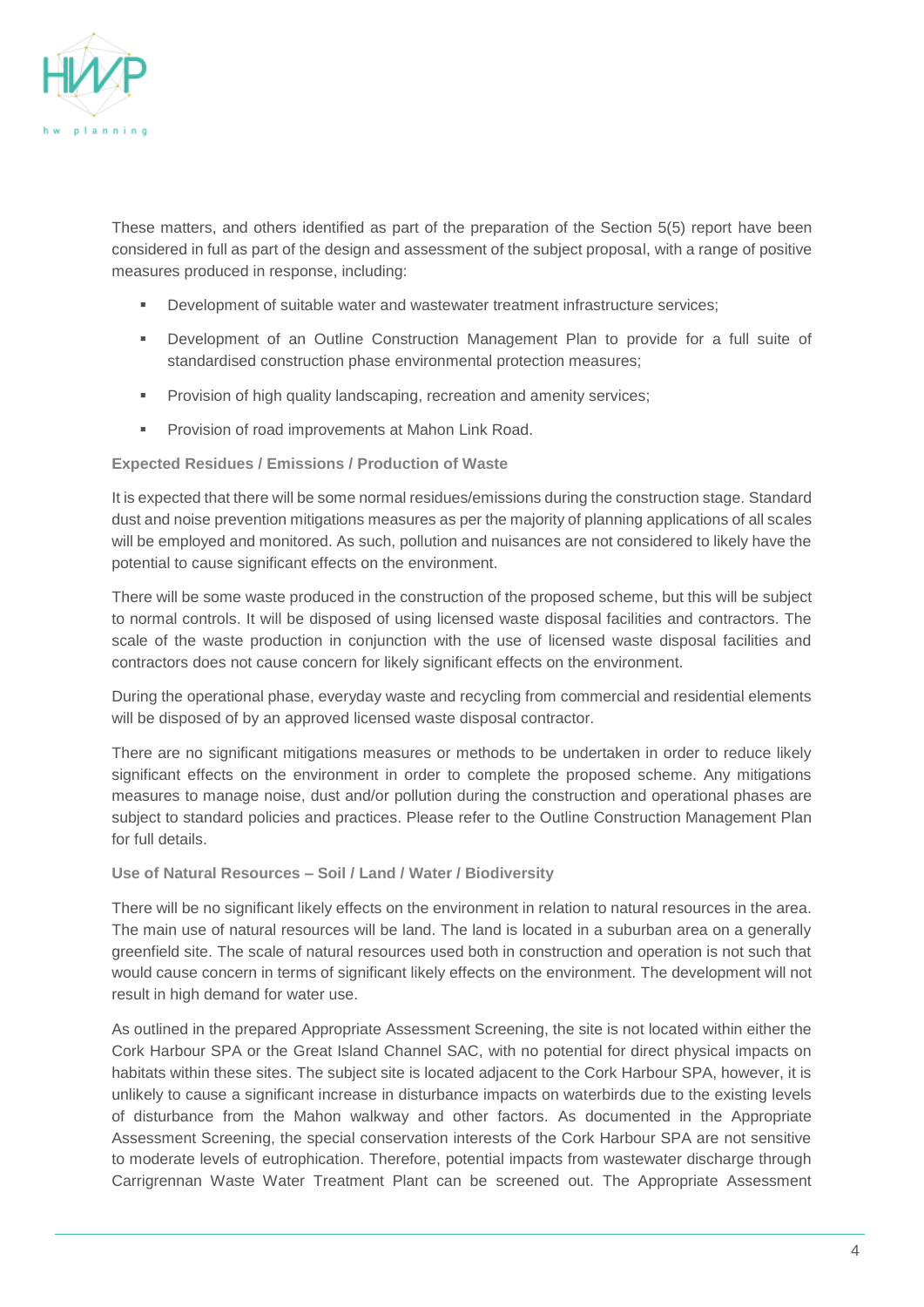

Screening notes that a detailed construction management plan will be prepared prior to commencement of development in support of ecology protection, amongst other environmental controls. These measures are all standard construction techniques that have not been specifically designed to mitigate effects on the SPA and SAC. They are all measures that would be deployed irrespective of the SPA and SAC as part of best practice construction management techniques.

#### **4. Assessment on EIA Requirement**

Article 93 and Schedule 5 of the 2001 Planning and Development Regulations sets out the classes of development for which a planning application must be accompanied by an environmental impact statement (EIS).

Part 1 and Part 2 Schedule 5 of the Planning and Development Regulations, 2001 defines the categories and thresholds of developments requiring EIA. The subject proposal does not come under any of the stipulated categories contained in Part 1.

The proposed development for residential apartments, neighbourhood centre, creche and ancillary works falls within the category of an 'Infrastructure Project' under Schedule 5 (10) (b) of the Planning and Development Regulations, which provides that a mandatory EIA must be carried out for the following projects:

*"b)*

*(i) Construction of more than 500 dwellings*

*(ii) Construction of a car-park providing more than 400 spaces, other than a car-park provided as part of, and incidental to the primary purpose of, a development.*

*(iii) Construction of a shopping centre with a gross floor space exceeding 10,000 square metres.*

*(iv) Urban development which would involve an area greater than 2 hectares in the case of a business district, 10 hectares in the case of other parts of a built-up area and 20 hectares elsewhere.*

*(In this paragraph, "business district" means a district within a city or town in which the predominant land use is retail or commercial use.)"*

The proposed development does not trigger a requirement for mandatory EIA because:

- At 413, the number of apartment units falls well below the threshold of 500 dwellings, and;
- The site is not located within a defined "business district" and the site area of 3.43 hectares is well below the 10 hectares threshold which applies to other parts of the built-up area.

Schedule 7 of the Regulations details the criteria the planning authority must consider in determining whether a sub-threshold EIA should be undertaken. This schedule is a direct transposition of Annex III of EU Directive 2011/92/EU. EU Directive 2014/52/EU provides a revised Annex III and its transposition into national legislation is mandatory. Accordingly, Appendix A provides a screening statement of the proposed development against the Annex III criteria of 2014/52/EU.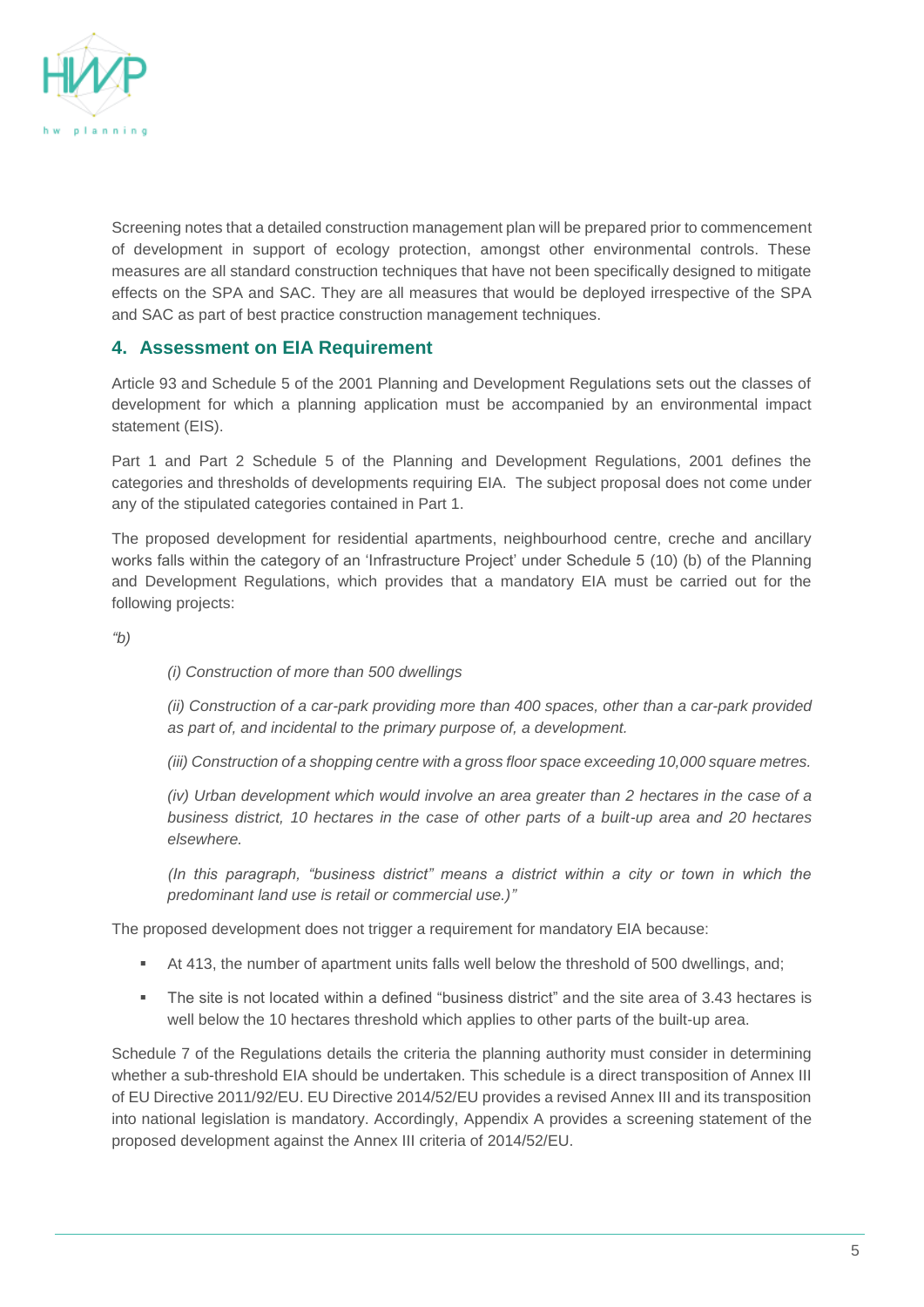

Based on the information provided in accordance with Annex IIA and Annex III of the 2014 Directive, it is considered that a sub-threshold EIA is not required for the proposed development, as adequate measures are in place to avoid, reduce or mitigate likely impacts, such that neither the construction nor operational phase of the overall development will have a significant negative impact on the environment.

# **5. Conclusions**

When screened in accordance with EU Screening Guidelines, the proposed development is not a project defined by Part 1 and Part 2 Schedule 5 of the Planning and Development Regulations 2001 as requiring a mandatory Environmental Impact Statement (EIS).

Having regard to the envisaged nature, extent and characteristics of likely impacts from the development, we do not consider that a sub threshold EIS would be warranted in this case in accordance with Article 103 of the Regulations. Based on the screening assessment undertaken, it is likely that the construction phase of the project will result in a number of short-term construction related impacts of temporary duration only. An Outline Construction Management Plan has been prepared to proactively manage and mitigate against potential impacts on natural and human environments. This comprises standard best practice construction environmental management measures.

In relation to operational impacts, the proposed redevelopment at Jacobs Island is considered a critical part of the planned development of the wider Mahon Local Area Plan area. A precautionary approach has been taken to the design of the subject proposal having regard to all identified potential environmental considerations. It will contribute positively to the realisation of a number of key policy objectives in full accordance with the proper planning and sustainable development of the area.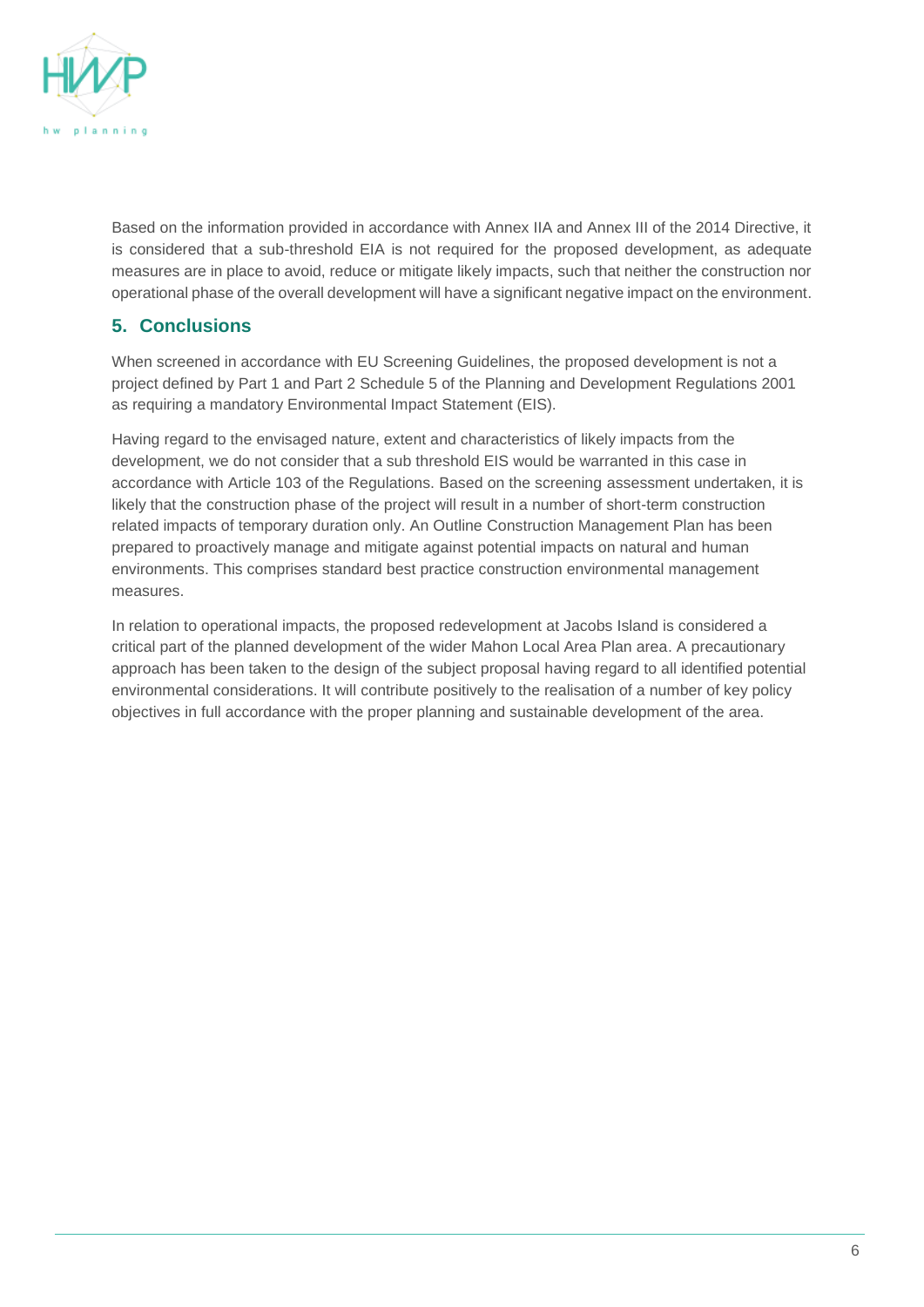

**Appendix A - Schedule 7 Screening Summary**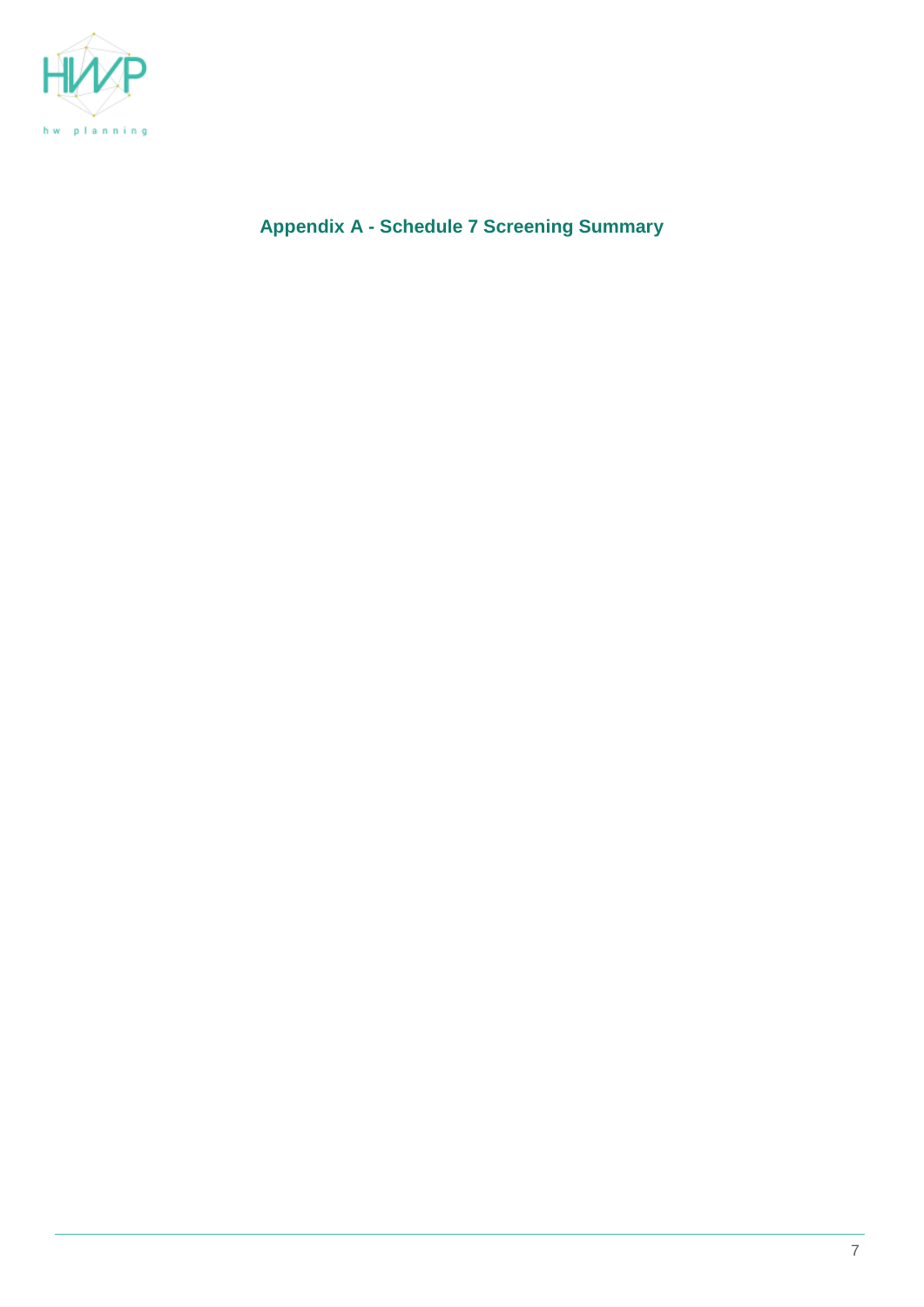

**Connecting people. Connecting places.** 

# **Environmental Impact Assessment – Schedule 7 Screening Summary**

**June 2018**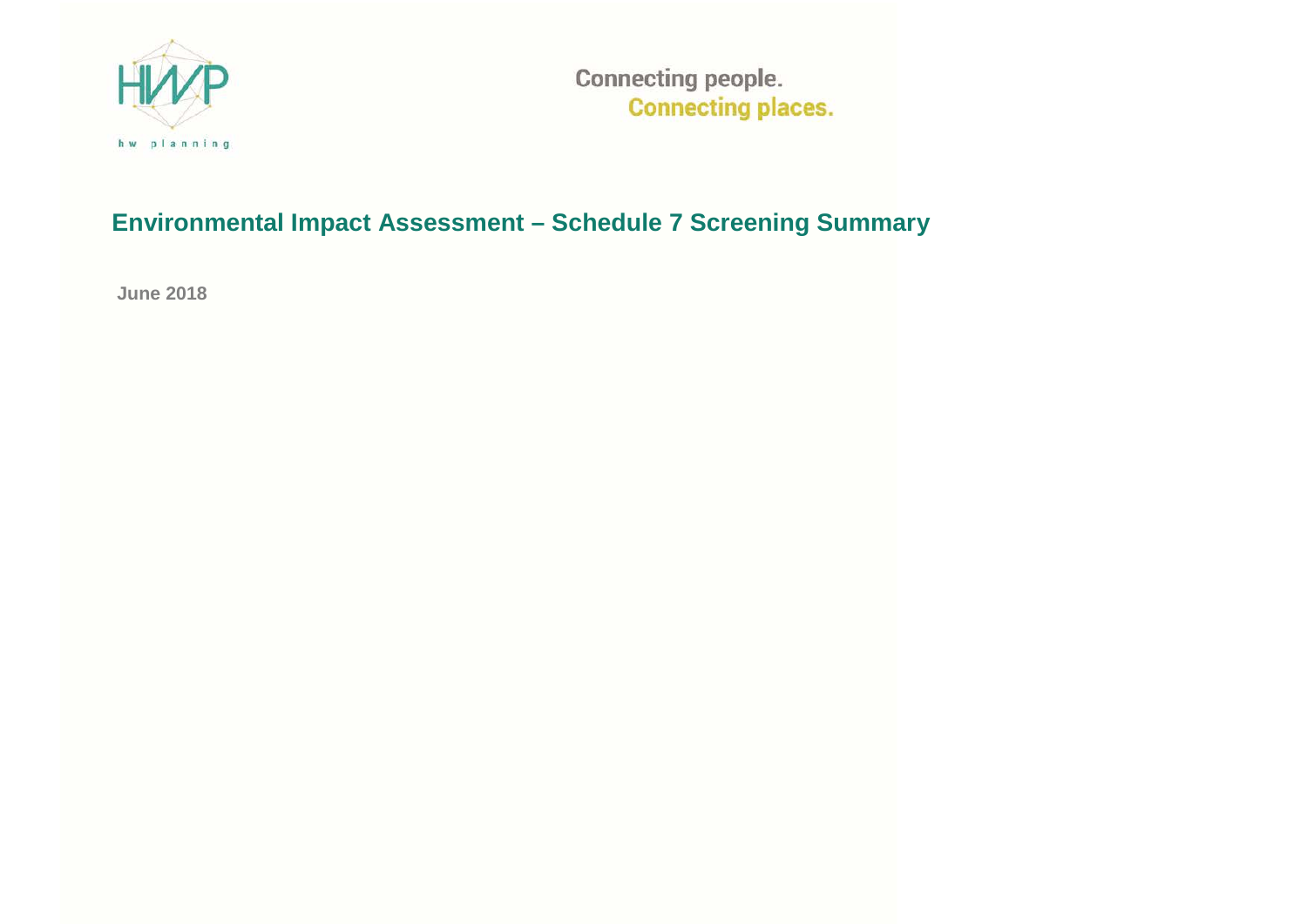| Criteria for assessment of EIA sub-<br>threshold                                                             | <b>Construction Impacts</b>                                                                                                                                                                                                                                                                                                                                                                                                                                                                                                                              | <b>Operational Impacts</b>                                                                                                                                                                                                                                                                                                                                                                                                                                                                                                                                                               |
|--------------------------------------------------------------------------------------------------------------|----------------------------------------------------------------------------------------------------------------------------------------------------------------------------------------------------------------------------------------------------------------------------------------------------------------------------------------------------------------------------------------------------------------------------------------------------------------------------------------------------------------------------------------------------------|------------------------------------------------------------------------------------------------------------------------------------------------------------------------------------------------------------------------------------------------------------------------------------------------------------------------------------------------------------------------------------------------------------------------------------------------------------------------------------------------------------------------------------------------------------------------------------------|
| 1. Characteristics of proposed development<br>The characteristics of the proposed development, in particular |                                                                                                                                                                                                                                                                                                                                                                                                                                                                                                                                                          |                                                                                                                                                                                                                                                                                                                                                                                                                                                                                                                                                                                          |
| the size of the proposed development                                                                         | The development is likely to provide for a defined construction<br>period. A staged approach will be taken to the roll out of<br>different parcels reflecting the particulars of different areas,<br>sensitivities of construction and commercial considerations.<br>including envisaged future occupancy. The construction works<br>themselves will be confined to an area of approximately 3.37 ha<br>and will be subject to a Construction Management Plan to<br>mitigate potential impacts. As such, no significant negatives<br>impacts are likely. | Scale impacts will include height of built form and overall density<br>of development.<br>The design has been tested relative to applicable heights, urban<br>grain, landscape and visual considerations. The proposed tall<br>building element is consistent with the policy objective to provide<br>a landmark structure at this location. The scale is appropriate for<br>its urban location. Collectively, the size and design of the project<br>will deliver significant positive benefits relative to the 'do-nothing'<br>scenario and no significant negative impacts are likely. |
| the cumulation with other proposed development                                                               | The potential for the project to be constructed alongside others<br>in the local area remains an unknown at present. A review of<br>planning records confirms that there is a permitted but as of yet<br>unconstructed mixed-use development on adjacent lands to the<br>east. The prepared Construction Management plan will provide<br>for appropriate traffic management procedures in such a<br>scenario. No significant negative impacts are likely.                                                                                                | The proposed uses are consistent with the land use zoning of<br>the site and compatible with adjacent land-uses, as enshrined in<br>adopted planning policy. The development will positively<br>integrate with other plans and projects once operational. No<br>significant negative impacts are likely.                                                                                                                                                                                                                                                                                 |
| the use of natural resources, in particular land, soil,<br>water and biodiversity.                           | Energy, including electricity and fuels, will be required during<br>both the demolition and construction phase. Rock and soil<br>resources to be excavated. Construction will use various raw<br>materials. No out of the ordinary use of natural resources is<br>likely during the construction process. No significant negative<br>impact likely.                                                                                                                                                                                                      | Water, consumption of electricity, energy related to the<br>residential, retail and creche uses. No out of the ordinary use of<br>natural resources is likely during the operation phase. No<br>significant negative impacts are likely.                                                                                                                                                                                                                                                                                                                                                 |
| the production of waste                                                                                      | Waste will be generated during demolition and construction<br>phases and these will be typical of development of this nature.<br>The Construction Management Plan will include the<br>commitment to prepare a Waste Management Plan in full<br>accordance with statutory legislation and associated guidance.<br>This includes a suite of standard mitigation measures related to<br>objectives contained in the Southern Region Waste<br>Management Plan 2021. No significant negative impacts are<br>likely.                                           | An Operational Waste Management Plan will put in place<br>measures to avoid and / or mitigate pollution from operational<br>waste. With mitigation measures in place no significant negative<br>impacts are likely.<br>Commercial waste will be generated from the proposed uses,<br>the disposal of which will be informed by a waste/refuse<br>management strategy for the site. Related practices are unlikely<br>to cause unusual, significant or adverse effects. No significant<br>negative impacts are likely.                                                                    |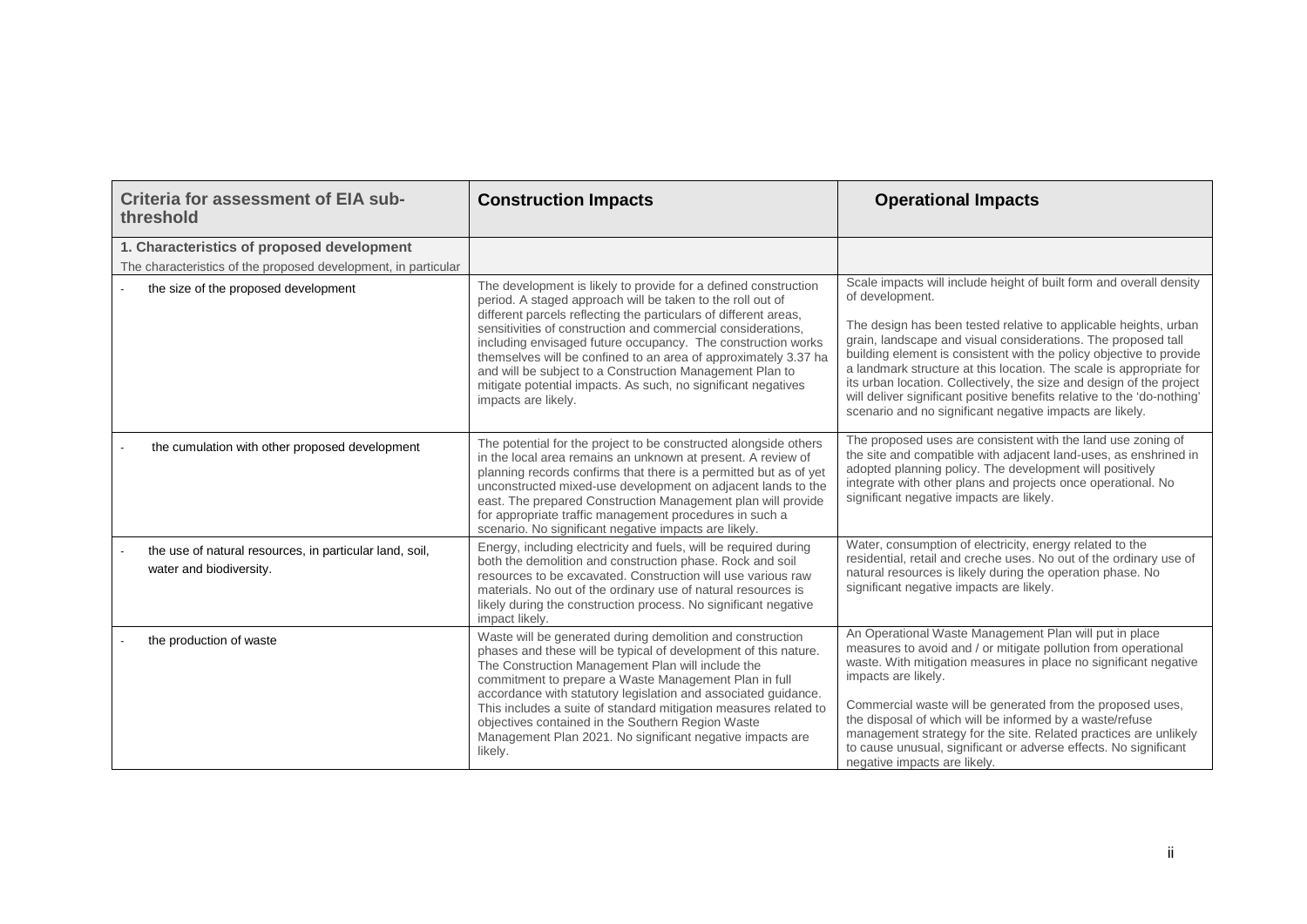| pollution and nuisances                                                                                                                                                              | Development of site will increase traffic in the area for the<br>duration of the construction phase. Temporary noise, dust and<br>vibration impacts will be addressed as part of standard best<br>practice controls to be contained in the Construction<br>Management Plan. No significant negative impacts are likely.                                                                                                                                                                                                                                                                                                                                                                      | The proposal will give rise to an increase in traffic and visitor<br>numbers to/from site. A Traffic Impact Assessment has been<br>prepared to assess the extent of any impacts.<br>Given the sites location adjacent the N40, there is a potential for<br>health and amenity effects arising from noise pollution. These<br>have been investigated and addressed as part of project design.<br>The height of the proposed development has the potential to<br>impact on the daylight and shadowing of nearby residential units.<br>A daylight and shadow study has being prepared to assess the<br>impact. The assessment indicates that no significant negative<br>impacts are likely.<br>Surface water management proposals for the site have been<br>designed in accordance with best practice measures.<br>No significant negative impacts are likely. |
|--------------------------------------------------------------------------------------------------------------------------------------------------------------------------------------|----------------------------------------------------------------------------------------------------------------------------------------------------------------------------------------------------------------------------------------------------------------------------------------------------------------------------------------------------------------------------------------------------------------------------------------------------------------------------------------------------------------------------------------------------------------------------------------------------------------------------------------------------------------------------------------------|-------------------------------------------------------------------------------------------------------------------------------------------------------------------------------------------------------------------------------------------------------------------------------------------------------------------------------------------------------------------------------------------------------------------------------------------------------------------------------------------------------------------------------------------------------------------------------------------------------------------------------------------------------------------------------------------------------------------------------------------------------------------------------------------------------------------------------------------------------------|
| the risk of major accidents and/or disasters which are<br>relevant to the project concerned, including those<br>caused by climate change, in accordance with scientific<br>knowledge | None foreseen, subject to strict compliance with standard<br>environmental controls. No significant negative impacts are<br>likely.                                                                                                                                                                                                                                                                                                                                                                                                                                                                                                                                                          | None foreseen, subject to compliance with building and fire<br>regulations. No significant negative impacts are likely.                                                                                                                                                                                                                                                                                                                                                                                                                                                                                                                                                                                                                                                                                                                                     |
| the risk to human health (for example due to water<br>contamination or air pollution)                                                                                                | Additional noise and dust from temporary construction works<br>may be experienced by residents and other property users in<br>the vicinity. This can be effectively managed, having regard to<br>the nature of the project and the site's location within an urban<br>settlement, with existing established and historical background<br>noise. On completion of works, noise and dust levels will return<br>to background levels. Standard water control measures will<br>ensure that run-off of sediment or other pollutants will not enter<br>the watercourse therefore the proposed project will not have<br>any impact on water quality. No significant negative impacts are<br>likelv. | None. The development will not involve the use, storage,<br>transport, handling or production of substances or materials<br>which could be harmful to people and the environment. it is<br>considered that this proposal has the potential to have a long<br>term beneficial impact on human health as a consequence of<br>facilitating sustainable urban development incorporating public<br>and private open space areas on what are lands zoned for<br>development. No significant negative impacts are likely.                                                                                                                                                                                                                                                                                                                                          |
| 2. Location of proposed development<br>The environmental sensitivity of geographical areas likely to<br>be affected by proposed development, having regard to:                       |                                                                                                                                                                                                                                                                                                                                                                                                                                                                                                                                                                                                                                                                                              |                                                                                                                                                                                                                                                                                                                                                                                                                                                                                                                                                                                                                                                                                                                                                                                                                                                             |
| the existing land use                                                                                                                                                                | Short-term disruption of some existing land uses during<br>construction phase. The site is presently unoccupied. No<br>significant negative impacts are likely.                                                                                                                                                                                                                                                                                                                                                                                                                                                                                                                              | The proposed use is consistent with the site zoning as outlined<br>in the Mahon Local Area Plan. The proposal will develop a<br>prominent site, consistent with the zoning bringing it into full<br>active use. No significant negative impacts are likely.                                                                                                                                                                                                                                                                                                                                                                                                                                                                                                                                                                                                 |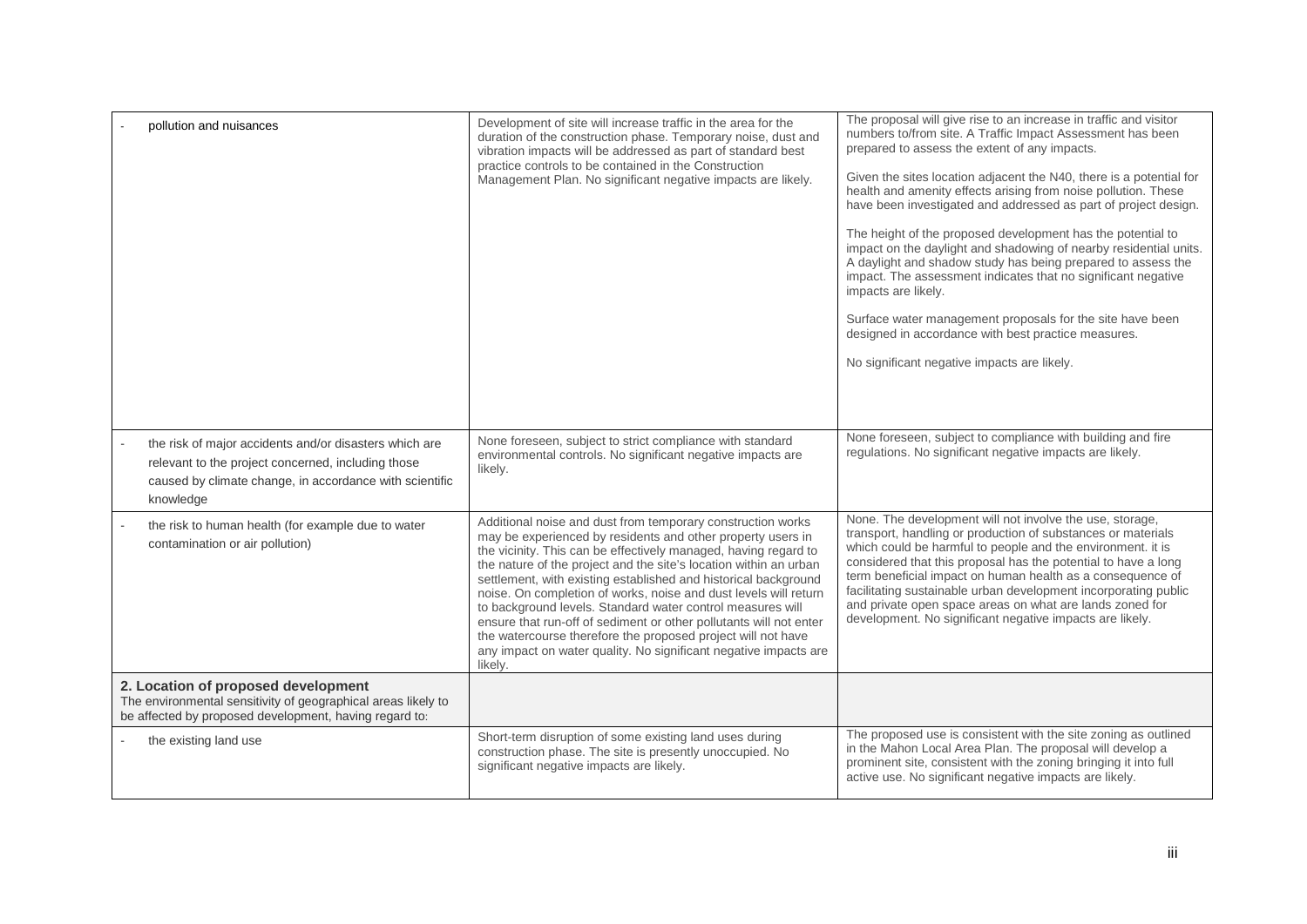| the relative abundance, quality and regenerative<br>capacity of natural resources in the area                                                                                                                                                                                                                                                                                                                                                                                                                                                                                                                                           | There is an established history of permitted and constructed<br>development in Jacobs Island. The site is not located within any<br>statutory designated area. An Appropriate Assessment (AA)<br>Screening Report is being prepared in respect of designated<br>Natura 2000 sites. This report will actively consider the potential<br>for adverse impacts on qualifying interests, arising from the<br>construction phase.<br>[No significant negative impact likely]                                                                                                                                                                                                                                                  | The proposed operational phase will not have any out of the<br>ordinary impact on natural resources.<br>[No significant negative impact likely]                                                                                                                                                                                                                                                                                                                                                                                                                                                                                                                                                                                                                                                           |
|-----------------------------------------------------------------------------------------------------------------------------------------------------------------------------------------------------------------------------------------------------------------------------------------------------------------------------------------------------------------------------------------------------------------------------------------------------------------------------------------------------------------------------------------------------------------------------------------------------------------------------------------|-------------------------------------------------------------------------------------------------------------------------------------------------------------------------------------------------------------------------------------------------------------------------------------------------------------------------------------------------------------------------------------------------------------------------------------------------------------------------------------------------------------------------------------------------------------------------------------------------------------------------------------------------------------------------------------------------------------------------|-----------------------------------------------------------------------------------------------------------------------------------------------------------------------------------------------------------------------------------------------------------------------------------------------------------------------------------------------------------------------------------------------------------------------------------------------------------------------------------------------------------------------------------------------------------------------------------------------------------------------------------------------------------------------------------------------------------------------------------------------------------------------------------------------------------|
| the absorption capacity of the natural environment,<br>paying attention to the following areas:<br>(a) wetlands,<br>coastal zones.<br>(b)<br>mountain and forest areas.<br>(c)<br>nature reserves and parks,<br>(d)<br>areas classified or protected under legislation,<br>(e)<br>including special protection areas designated<br>pursuant to Directives 79/409/EEC and 92/43/EEC,<br>areas in which the environmental quality standards<br>(f)<br>laid down in legislation of the EU have already<br>been exceeded.<br>densely populated areas,<br>(g)<br>landscapes of historical, cultural or archaeological<br>(h)<br>significance | Key principal natural resources in the area include Lough<br>Mahon, its marine waters and Special Protection Area.<br>There is an established history of development in the area. The<br>site is not located within any statutory designated area. An<br>Appropriate Assessment (AA) Screening Report has been<br>prepared in respect of designated Natura 2000 sites. The<br>preliminary findings have determined that construction of the<br>proposed development will not adversely impact on natural<br>resources. Normal best practice environmental protection<br>standards will be adhered to in order to avoid potential impacts<br>on natural resources and likely significant effects are not<br>anticipated. | Proposed use is compatible with the geographical area. The high<br>quality architectural design will contribute to the urban<br>landscape. The provision of trees and landscaping planting will<br>assimilate the development in its local context and contribute<br>towards an attractive environment.<br>There are no recorded national monuments within the subject<br>site. There are heritage designations in the wider area and the<br>prepared visual impact assessment has demonstrated that the<br>proposal will not result in any adverse impacts.                                                                                                                                                                                                                                              |
| 3. Characteristics of potential impacts<br>The potential significant effects of proposed development in<br>relation to criteria set out under paragraphs 1 and 2 above,<br>and having regard in                                                                                                                                                                                                                                                                                                                                                                                                                                         |                                                                                                                                                                                                                                                                                                                                                                                                                                                                                                                                                                                                                                                                                                                         |                                                                                                                                                                                                                                                                                                                                                                                                                                                                                                                                                                                                                                                                                                                                                                                                           |
| the magnitude and spatial extent of the impact (for<br>example geographical area and size of the population<br>likely to be affected)                                                                                                                                                                                                                                                                                                                                                                                                                                                                                                   | The site is located at an important and busy traffic intersection<br>(Mahon Interchange). A Construction Traffic Management Plan<br>will be put in place to mitigate negative impacts on traffic flow.<br>With this in place, no significant negative impacts are likely.                                                                                                                                                                                                                                                                                                                                                                                                                                               | The subject site is 3.37 hectares in area and sub-threshold for<br>the purposes of EIA [Schedule 5, Part 2, Section 10 (b) (iv) of<br>2001 Planning and Development Regulations]. Development will<br>be compatible with its urban context and consistent with zoning<br>objectives.<br>The tall building element will be visible over a wide area. A<br>landscape and visual assessment has been prepared for the<br>proposal. This has considered the geographical influence of the<br>preliminary design. The findings confirm that on balance the<br>development will not give rise to any adverse effects of major<br>significance from the selected viewpoint locations, rather it will<br>enhance and contribute positively to landscape character. No<br>significant negative impacts are likely. |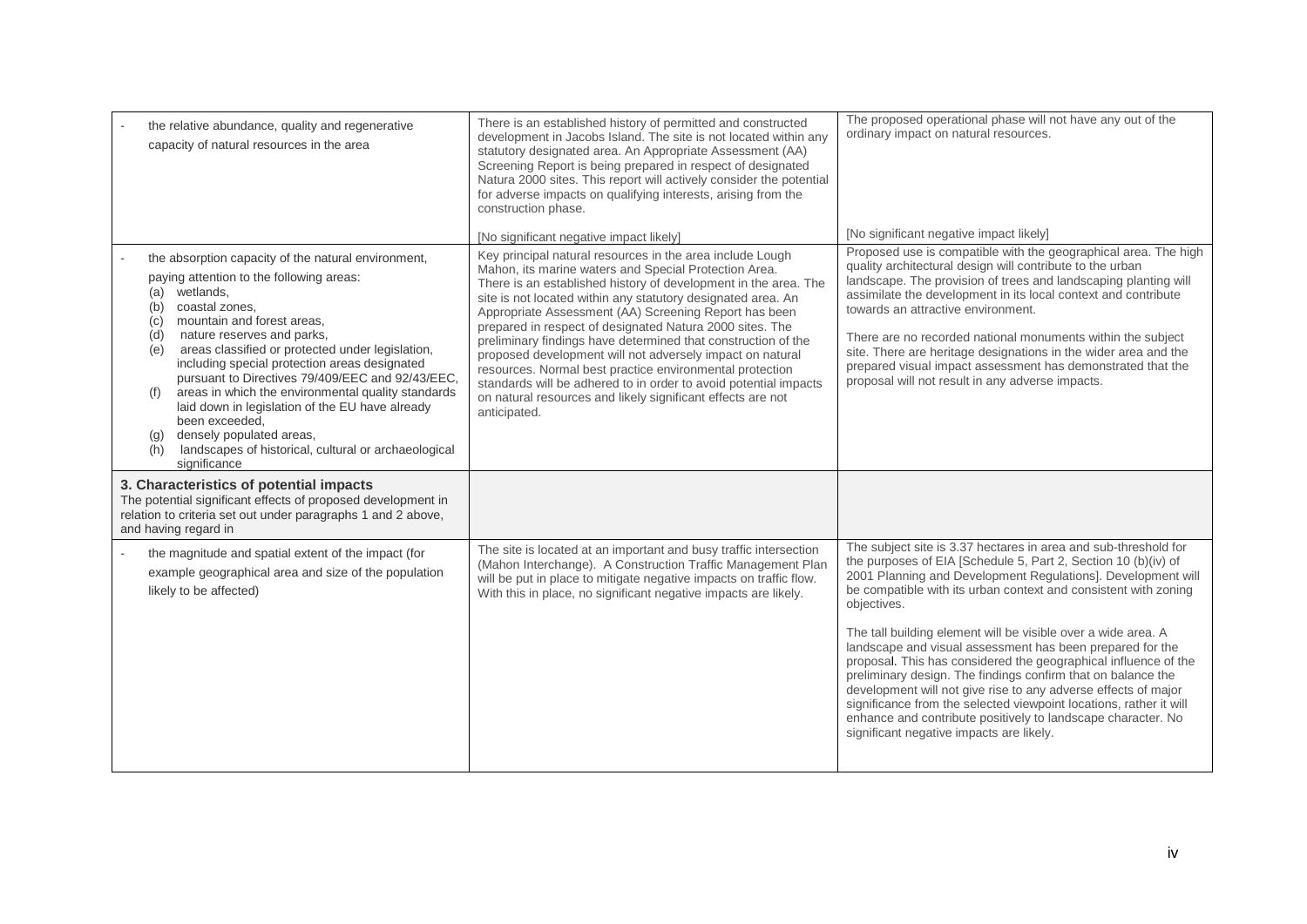| the nature of the impact                                                                | Potential for the human environment to be impacted negatively<br>during the construction phase by way of traffic disruption, noise<br>and dust issues etc. Any impacts will be localised and<br>temporary in nature and are not deemed to be significant.<br>These will be proactively managed via standard environmental<br>protection measures.                                                                                   | Expected benefits to physical, micro and macro environments<br>fostering the envisaged growth of Jacobs Island. The effects will<br>be significant and overtly positive in nature.                                                                                                                                                                                                                                                                                                                                                                                                      |
|-----------------------------------------------------------------------------------------|-------------------------------------------------------------------------------------------------------------------------------------------------------------------------------------------------------------------------------------------------------------------------------------------------------------------------------------------------------------------------------------------------------------------------------------|-----------------------------------------------------------------------------------------------------------------------------------------------------------------------------------------------------------------------------------------------------------------------------------------------------------------------------------------------------------------------------------------------------------------------------------------------------------------------------------------------------------------------------------------------------------------------------------------|
| the transboundary nature of the impact                                                  | Potential for transboundary impacts arising from proximity to<br>adjacent Natura 2000 sites have been considered in full as part<br>of the ecological assessment. The findings confirm that, with<br>appropriate and standard environmental controls in place, there<br>will be no significant effects arising from construction of the<br>development.                                                                             | An Appropriate Assessment screening has been prepared which<br>confirms the project will not contribute to transboundary impacts<br>on designated Natura 2000 sites.                                                                                                                                                                                                                                                                                                                                                                                                                    |
| the intensity and complexity of the impact                                              | The intensity and complexity of the construction phase is in<br>keeping with modern construction projects. No significant<br>negative impacts are likely.                                                                                                                                                                                                                                                                           | The operational phase of the development is moderate and will<br>be actively managed. No significant negative impacts are likely.                                                                                                                                                                                                                                                                                                                                                                                                                                                       |
| the probability of the impact                                                           | Some level of construction impacts is highly probable, but these<br>will be mitigated by the Construction and Environmental<br>Management Plan.                                                                                                                                                                                                                                                                                     | The operational phase will inevitably change the urban<br>environment. Measures are in place to avoid, reduce, or mitigate<br>any likely negative impacts.<br>[No significant negative impact likely]                                                                                                                                                                                                                                                                                                                                                                                   |
|                                                                                         | [No significant negative impact likely]                                                                                                                                                                                                                                                                                                                                                                                             |                                                                                                                                                                                                                                                                                                                                                                                                                                                                                                                                                                                         |
| the expected onset, duration, frequency and reversibility<br>of the impact.             | The construction impacts will commence within approximately 6<br>months of planning approval. They will be short-term and<br>restricted by planning conditions in terms of the hours of<br>operation. No permanent negative impacts are anticipated as a<br>result of the construction phase of the project. No significant<br>negative impacts are likely.                                                                         | Once constructed, the proposal will be permanent and non-<br>reversible.                                                                                                                                                                                                                                                                                                                                                                                                                                                                                                                |
| cumulation of the impact with the impact of other existing<br>and/or approved projects. | There is potential for impacts caused by one as of yet unknown<br>project to combine with the subject proposal to give rise to a<br>cumulative effect. This will be considered in full as part of the<br>final pre-commencement Construction Management Plan and<br>the potential for such unforeseen impacts will be mitigated<br>accordingly as part of focused response measures. No<br>significant negative impacts are likely. | The redevelopment of the subject site is supported by adopted<br>plans and policy objectives which have been subject to Strategic<br>Environmental Assessment. The environmental effect of the<br>proposed development has already been adjudicated on and it<br>has been determined that the types of intended development<br>would be appropriate relative to the subject site and adjacent<br>areas. It is anticipated that the subject proposal will provide for<br>important synergistic and cumulative benefits in the wider area.<br>No significant negative impacts are likely. |
| The possibility of effectively reducing the impact                                      | There is a strong possibility of reducing potential impacts<br>arising from the construction phase through appropriate project<br>management and the application of identified best practice<br>construction and environmental protection methods. The<br>prepared Construction Management Plan and associated<br>documents will function as a proactive toolkit to significantly                                                   | The proposal has been shaped by a number of proactive design<br>measures to reduce the potential for any negative impacts. This<br>includes a relatively limited uplift in car parking spaces onsite to<br>promote more sustainable travel modes and the promotion of<br>renewable energy efficiencies. The successful integration of the<br>proposed buildings into the existing environment is                                                                                                                                                                                        |